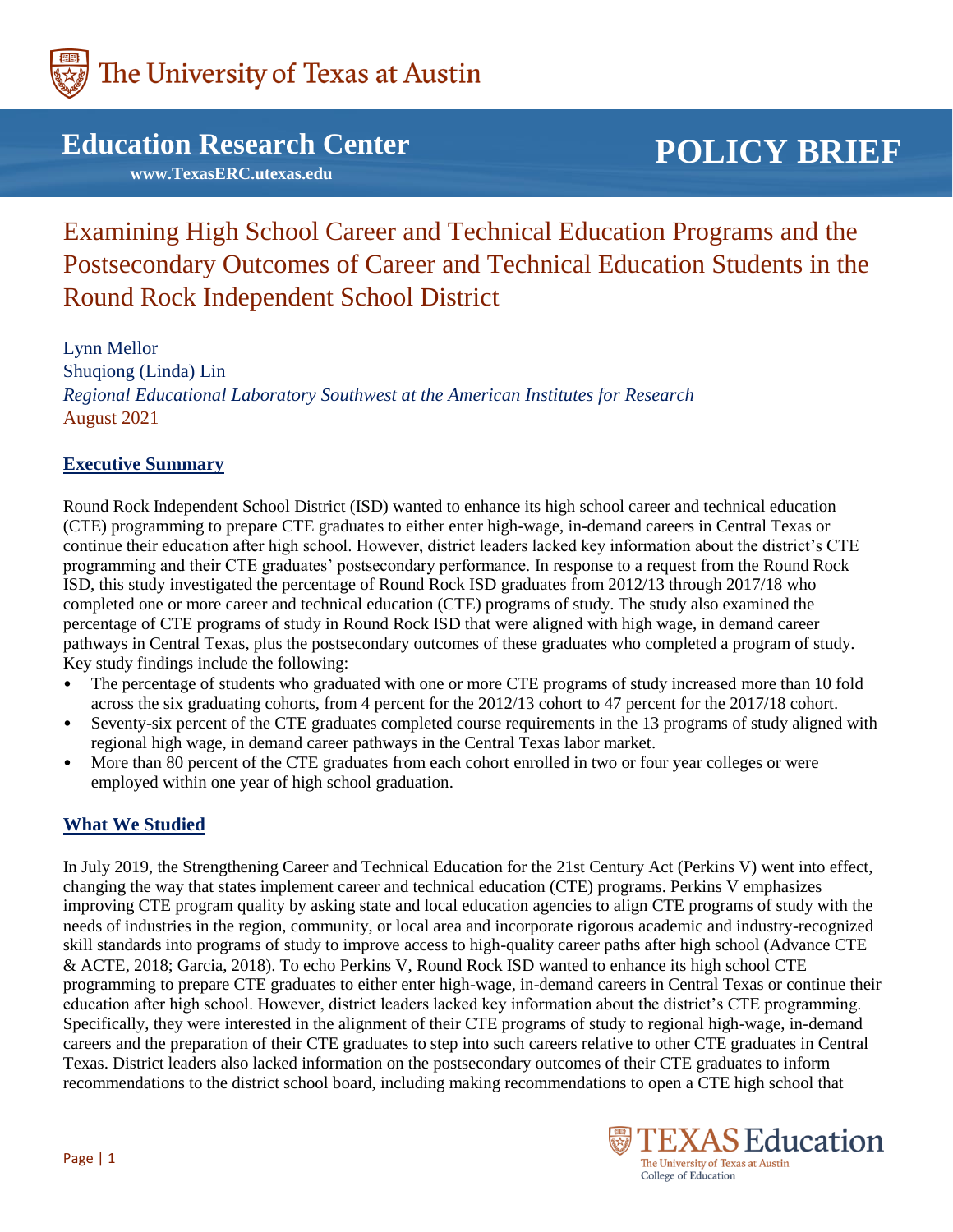would allow the district to offer additional programs of study, offer specialty courses not currently within the programs, and fund state-of-the-art equipment that would be difficult to replicate across all high schools.

As a suburban district in Austin, Texas, Round Rock ISD serves approximately 48,000 students and offers CTE programs to its high school students. In 2019/20, the district offered 33 CTE programs of study in 14 of the 16 federally defined career clusters. All high school students in the district can select a CTE program of study as part of their four-year high school graduation plan and can complete that program by earning three or more CTE credits in a program of study. Not all programs of study are offered at each high school. However, students can attend any program, even if it is not offered in their zoned high school. For example, six of the 33 programs of study were offered at every high school, including Business Management & Administration, Biomedical Sciences, Health Science Theory and Practice, Marketing, Computer Science, and Engineering. Nine programs of study were offered at only one high school. More than half of all Round Rock ISD graduates enroll in a Texas public college; however, from 2013 to 2017, the two-year college enrollment rates of their graduates decreased by 4 percentage points, and four-year college enrollment rates remained steady during the same time period (Texas Public Education Information Resource, 2019). District leaders suspected that this decrease in enrollment was from CTE graduates and wanted to take the opportunity, based on changes from the Strengthening Career and Technical Education for the 21st Century Act (Perkins V), to rethink their CTE programming.

This study investigated the percentage of Round Rock ISD graduates who completed CTE programs of study and the percentage of these CTE programs that were aligned with high-wage, in-demand career pathways in the Central Texas labor market. The study also investigated the percentage of CTE graduates who completed CTE programs of study in high-wage, in-demand career pathways, plus the postsecondary outcomes of CTE graduates. Round Rock ISD leaders can use the study findings to make recommendations to the district school board to enhance CTE programs, including the possibility of centralizing CTE programs in a new CTE high school that could support Round Rock ISD and other districts in Central Texas. District leaders want to improve access to CTE programs and support course offerings and pathways that may result in better postsecondary preparation and outcomes for students and align with high-wage, in-demand careers in the Central Texas region.

## **How We Analyzed the Data**

This study addressed four research questions:

- 1. What percentage of Round Rock ISD graduates from 2012/13 through 2017/18 completed one or more CTE programs of study?
	- a) How do the demographic characteristics of CTE graduates compare with those of all district graduates?
	- b) In what career clusters did CTE graduates complete programs of study?
	- c) Among CTE graduates, what percentage earned an industry based certification? Did the percentage differ by CTE career clusters?
- 2. What percentage of CTE programs of study in Round Rock ISD and other districts in Central Texas in 2015/16 through 2017/18 were aligned with high wage, in demand career pathways in the Central Texas labor market? What percentage of CTE graduates completed CTE programs of study aligned with high-wage, in-demand career pathways?
- 3. What percentage of 2012/13 through 2016/17 Round Rock ISD CTE graduates enrolled in college or were employed or both? Did these percentages change across cohorts and differ by CTE career cluster?
- 4. What percentage of 2012/13 through 2016/17 Round Rock ISD CTE graduates attained a college credential?

To answer questions, the study examined six cohorts of students from 2012/13 through 2017/18 who graduated from the Round Rock ISD. The size of the cohorts ranged from 2,912 graduates in 2012/13 to 3,421 graduates in 2017/18. The analytic sample used to address research question 1 included all six cohorts. The analytic sample used to address

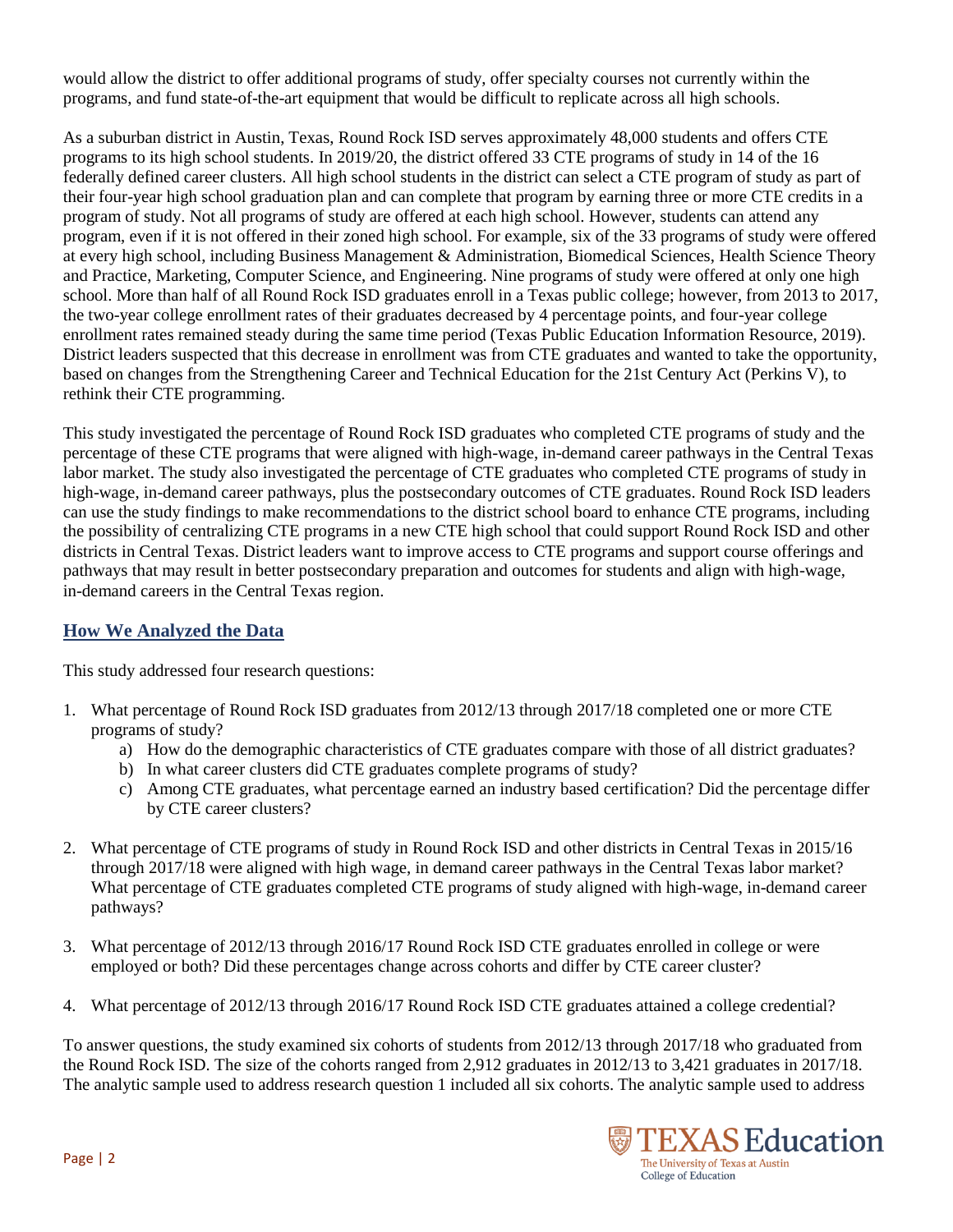research question 2 was limited to the three most recent cohorts of CTE graduates (2015/16 - 2017/18) because those cohorts covered the same time period as the labor market projections. The analytic sample used to address research questions 3 and 4 included the first five cohorts of CTE graduates because no postsecondary information was available at the time of analyses for the 2017/18 graduates.

The research team used descriptive statistics to answer all research questions. To address research question 1, the team calculated the percentage of Round Rock ISD CTE graduates by student demographic characteristics and career cluster. To address research question 2, the research team calculated the percentage of CTE programs of study aligned with high wage, in demand career pathways in Central Texas and CTE graduates in programs that aligned with projected high wage, in demand career pathways in the Central Texas labor market for Round Rock ISD and 41 surrounding Central Texas districts. First, the research team crosswalked Standard Occupational Classification codes to one of the 79 career cluster pathways. Second, based on the occupations in the career pathway, the team calculated the average median annual salary of the career pathway, the projected percentage growth of the career pathway during 2016–26, and the average annual Central Texas number of job openings for the career pathway. Finally, the team identified high wage, in demand career pathways using the three occupational thresholds that the Texas Education Agency established for its statewide programs of study (Texas Education Agency, 2019). For research questions 3 and 4, the research team tracked CTE graduates' college enrollment, and employment up to five years after high school graduation.

## **What We Discovered**

This section summarizes the main findings from the four research questions.

#### **The percentage of Round Rock Independent School District graduates who completed one or more career and technical education programs of study in high school increased each year**

The percentage of students who graduated with one or more CTE programs of study increased more than 10-fold across the six graduating cohorts, from 4 percent for the 2012/13 cohort to 47 percent for the 2017/18 cohort. Of Round Rock ISD graduates in 2017/18, a lower percentage of students in historically disadvantaged groups were CTE graduates. Forty-one percent of students who were economically disadvantaged were CTE graduates compared with 49.2 percent of students who were not economically disadvantaged. Fewer students in special education (33.2 percent) and English learner students (23.2 percent) were CTE graduates than students not in special education programs (48.7 percent) and non-English learner students (48.6 percent). In terms of race/ethnicity, less than half of African American and Hispanic students (42.3 and 45.6 percent, respectively) were CTE graduates, and slightly more than half of Asian students (52.4 percent) were CTE graduates.

#### **The majority of Round Rock Independent School District career and technical education graduates in each cohort had completed programs of study in the Health Science or the Science, Technology, Engineering & Mathematics career clusters**

Across the six graduating cohorts examined, more than 40 percent of CTE graduates completed a program of study in the Health Science career cluster. The Health Science plus Science, Technology, Engineering & Mathematics career clusters ranked in the top three career clusters each year out of 14 total clusters offered in Round Rock ISD, comprising more than 50 percent of CTE graduates each year. Three other career clusters represent the top three in one or more of the years examined, including Law, Public Safety, Corrections & Security; Business Management and Administration; and Arts, A/V Technology & Communications.

#### **Eighteen percent of 2017/18 Round Rock Independent School District career and technical education graduates earned at least one industry-based certification before graduating from high school**

Eighteen percent of the 2017/18 CTE graduates (the only cohort with available data) earned industry-based certifications. CTE graduates earned industry-based certifications in 11 of the 14 career clusters offered in Round Rock

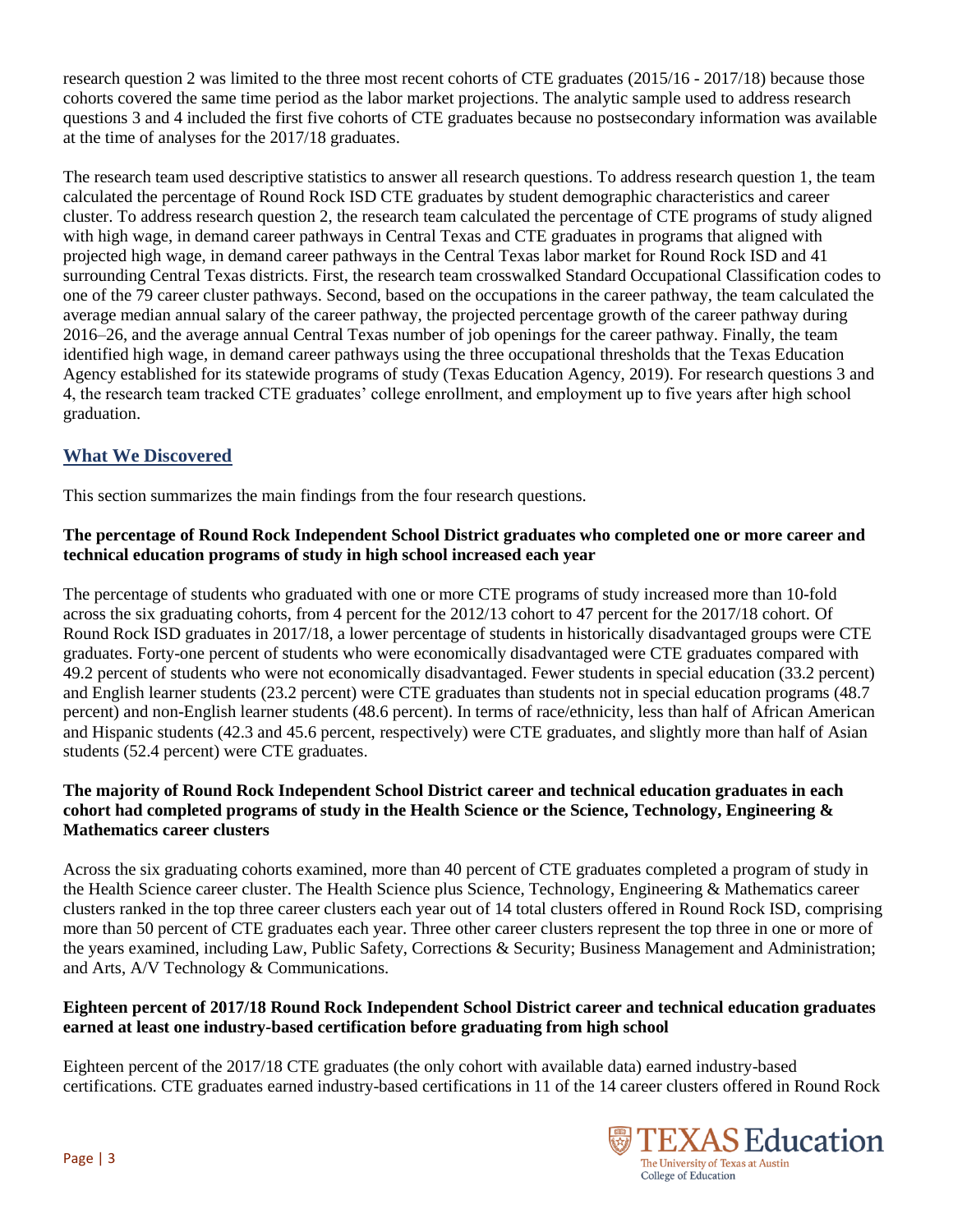ISD, with the largest number of CTE graduates earning certifications in the Health Science career cluster. The percentage of CTE graduates who earned industry-based certifications varied across career clusters. CTE graduates who completed programs of study in the Architecture & Construction career cluster earned the highest percentage of industry-based certifications (31 percent).

#### **Thirteen of 32 career and technical education programs of study completed by Round Rock Independent School District graduates aligned with high-wage, in-demand career pathways. Seventy-six percent of Round Rock Independent School District career and technical education graduates had completed programs of study aligned with high wage, in demand career pathways**

Of the 73 career pathways crosswalked to all occupations in Central Texas, 13 Round Rock CTE programs of study were high-wage, in-demand career pathways in Central Texas. Among three cohorts of Round Rock ISD CTE graduates (2015/16 - 2017/18), 76 percent completed at least one of the 13 programs of study aligned with high-wage, in-demand career pathways in the Central Texas labor market. The largest percentage of CTE graduates completing programs of study aligned with high-wage, in-demand career pathways was in the Health Science Theory and Practice program of study.

Of the 32 districts offering CTE in Central Texas, including Round Rock ISD, only five districts had more than five programs aligned to high-wage, in-demand career pathways, and seven districts had only one aligned program of study. Ninety-three percent of CTE graduates from Prairie Lea ISD completed programs of study aligned with high-wage, in-demand career pathways—the highest percentage among the districts examined. More than 65 percent of CTE graduates from Round Rock ISD, San Marcos Consolidated ISD, Lockhart ISD, and Lago Vista ISD completed programs of study aligned with high-wage, in-demand career pathways.

#### **Four-year college enrollment rates decreased among Round Rock Independent School District career and technical education graduates while two-year college enrollment rates remained stable**

Combined two- and four-year college enrollment rates within one year of graduation decreased from 75 percent for the 2012/13 cohort to 62 percent for the 2016/17 cohort of CTE graduates, although the number of CTE graduates in the earlier cohorts was small. The two-year enrollment rate remained relatively stable, whereas the four-year enrollment rate decreased during the last five CTE graduating cohorts. Combined two- and four-year college enrollment rates increased for each cohort the longer CTE graduates were followed postgraduation, with a more than 5 percentage point increase in enrollment rates for the first two cohorts five and four years after high school graduation, respectively.

#### **Employment rates within one year of high school graduation remained stable across Round Rock Independent School District career and technical education graduating cohorts**

Employment among CTE graduates within one year of high school graduation ranged from 67 percent to 71 percent of CTE graduates across the years examined. As expected, the longer CTE graduates were followed postgraduation, the higher the percentage of students employed across all cohorts.

#### **The percentage of Round Rock Independent School District career and technical education graduates who were enrolled or employed within one year of high school graduation varied across career clusters**

Of all CTE students who graduated during the past five years, the 4 percent of CTE students who graduated within the Education & Training career cluster had the highest percentage (91 percent) of graduates enrolled in two- or four-year colleges, employed, or both within one year of high school graduation. The Health Sciences career cluster, which represented 45 percent of CTE graduates, had the second highest percentage (86 percent) of CTE graduates enrolled in a two- or four-year college, employed, or both. The Human Services career cluster had the highest percentage of CTE graduates employed only (46 percent).

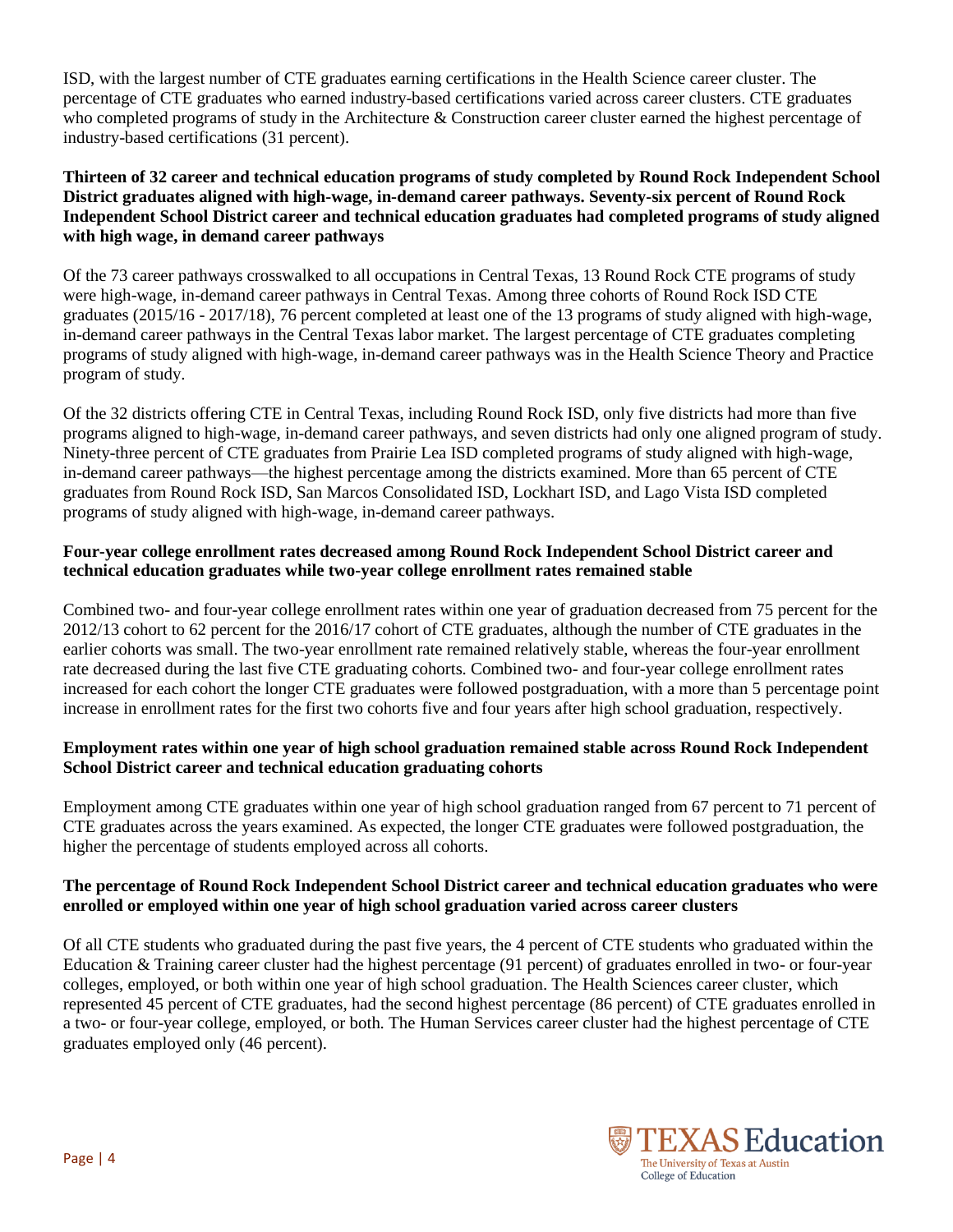#### **Few Round Rock Independent School District career and technical education graduates earned postsecondary degrees or certificates within the first three years of high school graduation**

Less than 5 percent of CTE graduates in the 2012/13 through 2014/15 cohorts earned college degrees or certificates within the first three years after high school graduation. The percentage of CTE graduates earning degrees or certificates increased to 23 percent (2012/13 cohort) and 27 percent (2013/14 cohort) within four years of high school graduation and to 40 percent (2012/13 cohort) within five years of graduation. A greater share of CTE graduates in 2012/13 through 2014/15 earned college degrees or certificates than high school graduates across Texas.

#### **Discussion/Policy Recommendations**

Round Rock ISD leaders could use the information on the percentage of graduates and the demographic characteristics of graduates who completed CTE to encourage participation in CTE by all student groups. Almost half of 2017/18 Round Rock ISD graduates completed at least one CTE program of study, demonstrating the popularity of CTE to district students and the necessity of improving CTE programming for future career success. An exploration of potential barriers that prevent students from disadvantaged subgroups, including African American and Hispanic students, students in special education and students who are economically disadvantaged, from participating in CTE programs may inform efforts to recruit additional students from historically disadvantaged groups into CTE.

Round Rock ISD leaders could use the results regarding CTE programs of study completed by graduates during the past six years and the alignment of those programs to high-wage, in-demand career pathways in Central Texas to refine the CTE programs of study they offer. Seven programs of study had 10 or fewer students graduating within a program of study in the past six years. District leaders may consider these results when examining programs of study that were less popular and not in high-wage, in-demand career pathways (for example, Fashion Design, Floral Design, and Print Shop) to improve efficiencies and repurpose resources to more popular CTE programs, especially those aligned with high-wage, in-demand career pathways. District leaders also could use the results to identify aligned programs of study that were less popular (for example, Human Service, Construction Technology, Biotechnology, and Computer Science) and launch a campaign to expand enrollment in those least populated programs of study. District leaders also may consider promoting programs of study aligned with high-wage, in-demand career pathways to expose families and students to new pathways they might not have been aware of and partnering with local organizations to open up work-based learning opportunities for students in high-wage, in-demand career pathways.

Although stable during the study period, the low two-year enrollment rates and the increase in the percentage of students employed only suggests that Round Rock ISD leaders consider activities to encourage postsecondary enrollment and completion. District leaders could demonstrate for students and families which colleges and universities in the region have credentials in high-wage, in-demand programs of study. Round Rock ISD could also work with Austin Community College (ACC) to align more of the high-wage, in-demand programs to its Articulated Credit programs to assist students in making a smooth transition from high school to postsecondary or have ACC create more dual-credit CTE courses. Obtaining college credits in high school could allow students to complete their postsecondary education sooner and enter the job market with advanced skills and a credential. For students who want to enter the labor market right after high school, district leaders could highlight the occupations that do not require a bachelor's degree from high-wage, in-demand programs of study. District leaders also could promote to students and families the benefits of earning an industry-based certification, which can further support students in transitioning to the workforce.

Finally, findings from the study provide information to inform Round Rock ISD leaders as they consider opening a CTE high school. Round Rock ISD leaders could gauge student interest in programs of study that are not currently offered but are aligned to high-wage, in-demand career pathways. For example, district leaders could offer Maintenance/Operations within the Architecture & Construction career cluster or Professional Support Services in the Education & Training career cluster if there was sufficient demand. The Health Science plus the Science, Technology, Engineering & Mathematics career clusters represent the largest number of CTE graduates and are offered in each Round Rock ISD high school. These two programs of study also aligned to high-wage, in-demand career pathways, and more than 85 percent of Health Sciences graduates enrolled in two- or four-year college and/or were employed